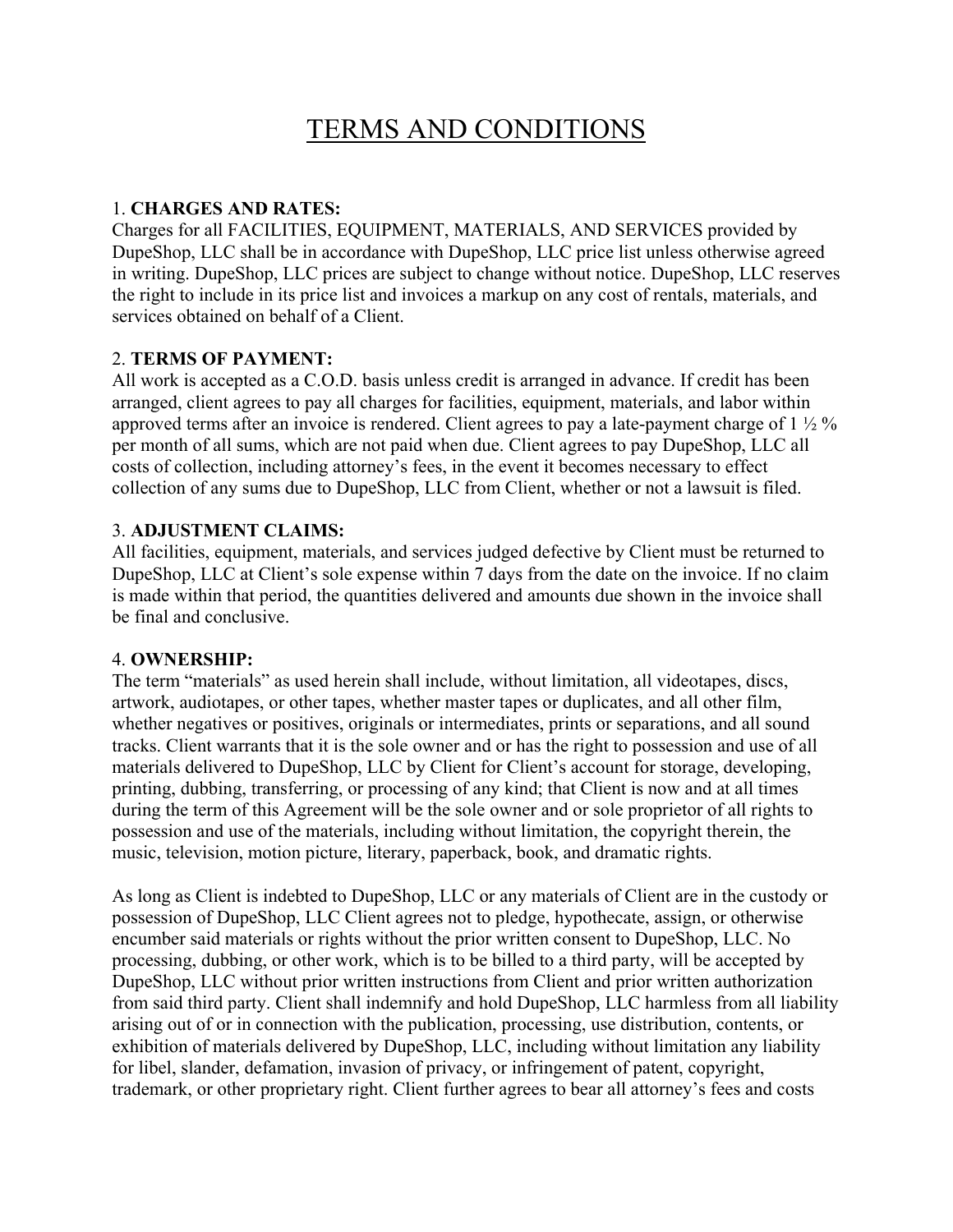incurred in the defense of DupeShop, LLC by counsel selected by DupeShop, LLC from any action or proceedings arising from such liability.

## 5. **LIEN AND SECURITY INTEREST:**

DupeShop, LLC shall have a lien on and Client grants. DupeShop, LLC a security interest in all materials either provided by or ordered by Client [including Client's master tape(s)] Until the balance of any Client account due DupeShop, LLC is paid in full. In addition, Client grants DupeShop, LLC the right to make and sell copies from Client's master tape(s) and to convert to cash upon giving the notice required by law all materials in DupeShop, LLC possession if charges remain unpaid for 90 days.

# 6. **PRICE QUOTATIONS:**

All written quotations of prices provided by DupeShop, LLC shall be valid for 90 days from the date of submission by DupeShop, LLC to Client. Verbal quotations are provided as a convenience and shall not imply a binding contract.

# 7. **TAXES:**

Client shall pay any taxes levied on or associated with the services provided in accordance with this Agreement, including without limitation any local, state, federal, or other government charges for sales, manufacturing, excise and like taxes.

# 8. **DUPESHOP, LLC. LIABILITY:**

Because DupeShop, LLC prices are not proportionate to the value to the materials (such as masters) delivered to it, Client's masters are received, processed, and stored by DupeShop, LLC solely at Client's risk, and DupeShop, LLC shall not be liable or responsible for loss, damage, or destruction of such masters. CLIENT SHALL RETAIN DUPLICATE COPIES OF ALL MASTERS AND SHALL INSURE ALL MASTERS DELIVERED TO OR DEPOSITED WITH DUPESHOP, LLC AGAINST ALL RISKS OF LOSS, DAMAGE, OR DESTRUCTION.

In no event shall DupeShop, LLC be liable for the loss or damage of any materials or tape delivered to it by or for the account of Client for any amount in excess of the replacement value of the raw stock of the material delivered to DupeShop, LLC. In the event that any mechanical breakdown or failures should result in unsatisfactory completion of the work, at the sole determination of DupeShop, LLC exclusive obligation and liability to Client shall be the provision of the same work without additional charge. DupeShop, LLC expressly disclaims any implied warranty of merchantability or fitness for a particular purpose with respect to any services rendered in connection with this Agreement. In no event shall DupeShop, LLC be liable for any consequential damage.

## 9. **CLIENT INDEMNIFICATION:**

Client expressly represents and warrants that the videotape, or other materials delivered to DupeShop, LLC does not in any way defame or violate or infringe any copyright, civil right of privacy, or any other right of any person, firm or corporation. Client further expressly warrants that the videotape, or other materials delivered to DupeShop, LLC is not obscene or otherwise violate state or federal statutes. DupeShop, LLC shall not and shall be under no obligation to inspect any materials delivered to it by Client nor make any inquiries regarding the legality of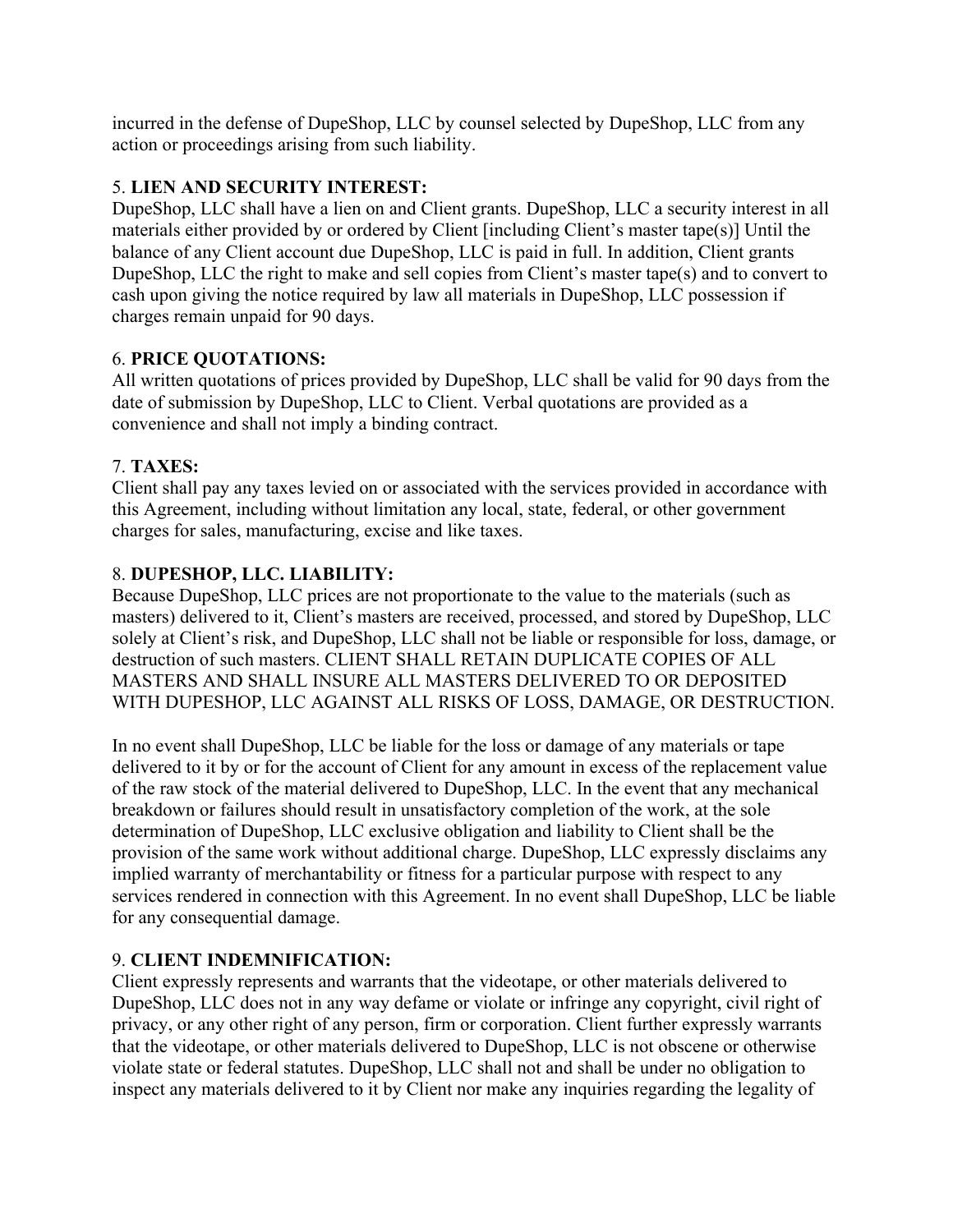same and DupeShop, LLC shall be entitled to rely on all representations and warranties made by Client. And Client agrees to indemnify DupeShop, LLC is directors, officers, employees, and agents against and hold each of them harmless from any and all claims, damages, costs, and expenses of any nature, including attorney's fees and costs, incurred by DupeShop, LLC by reason of any breach or alleged breach of any representation, warranty, or agreement herein made by Client. Client shall indemnify and hold harmless DupeShop, LLC from all claims, liabilities, costs (including attorney's fee), and damages arising out of DupeShop, LLC disposition, publication, use, distribution, or exhibition of Client's materials.

# 10. **CANCELLATION OF CHARGES:**

In the event Client fails to cancel an order prior DupeShop, LLC commencement of work on the order, Client shall be charged 50% of the written quoted price for the order provided by DupeShop, LLC to Client. DupeShop, LLC shall retain any element produced by it under a cancelled order.

## 11. **SHIPPING AND DELIVERY:**

Delivery dates and/or shipping dates are approximate. DupeShop, LLC shall not be liable to Client or any other person for any losses, damage (incidental or consequential) liability, or delay in delivery or shipping, nor shall any such delay constitute grounds for cancellation. Client shall insure itself against such losses, damages and delays.

#### 12. **ASSIGNMENT:**

This Agreement shall not be assigned or transferred by Client without the prior written approval of DupeShop, LLC. DupeShop, LLC reserves the right to subcontract all or any part of the work ordered by Client.

#### 13. **REMEDIES:**

Any right and remedy belonging to DupeShop, LLC hereunder or under the law shall be deemed cumulative and not exclusive of one another and the exercise by DupeShop, LLC of any such right or remedy shall not preclude DupeShop, LLC from exercising or enforcing any other right or remedy it may have.

## 14. **NOTICES:**

Any notices or communications to Client by DupeShop, LLC shall be deemed to have been duly given when deposited in the United States mail with postage prepaid to Client at the address shown as the Client's address in DupeShop, LLC records. Client may change the address at which it desires to receive such notices by giving written notice of such changes to DupeShop, LLC.

## 15. **ERRORS, CORRECTIONS AND CHANGES:**

We do not represent or otherwise warrant that our Website will be error-free, free from viruses or other harmful components, or that we will correct any errors. We do not represent or otherwise warrant that the information available on or through our Website will be correct, accurate, timely or otherwise reliable. We may make changes to the features, functionality or content of our Website or Services at any time. We reserve the right in our sole discretion to edit or remove any documents, information or other content appearing on our Website or Services.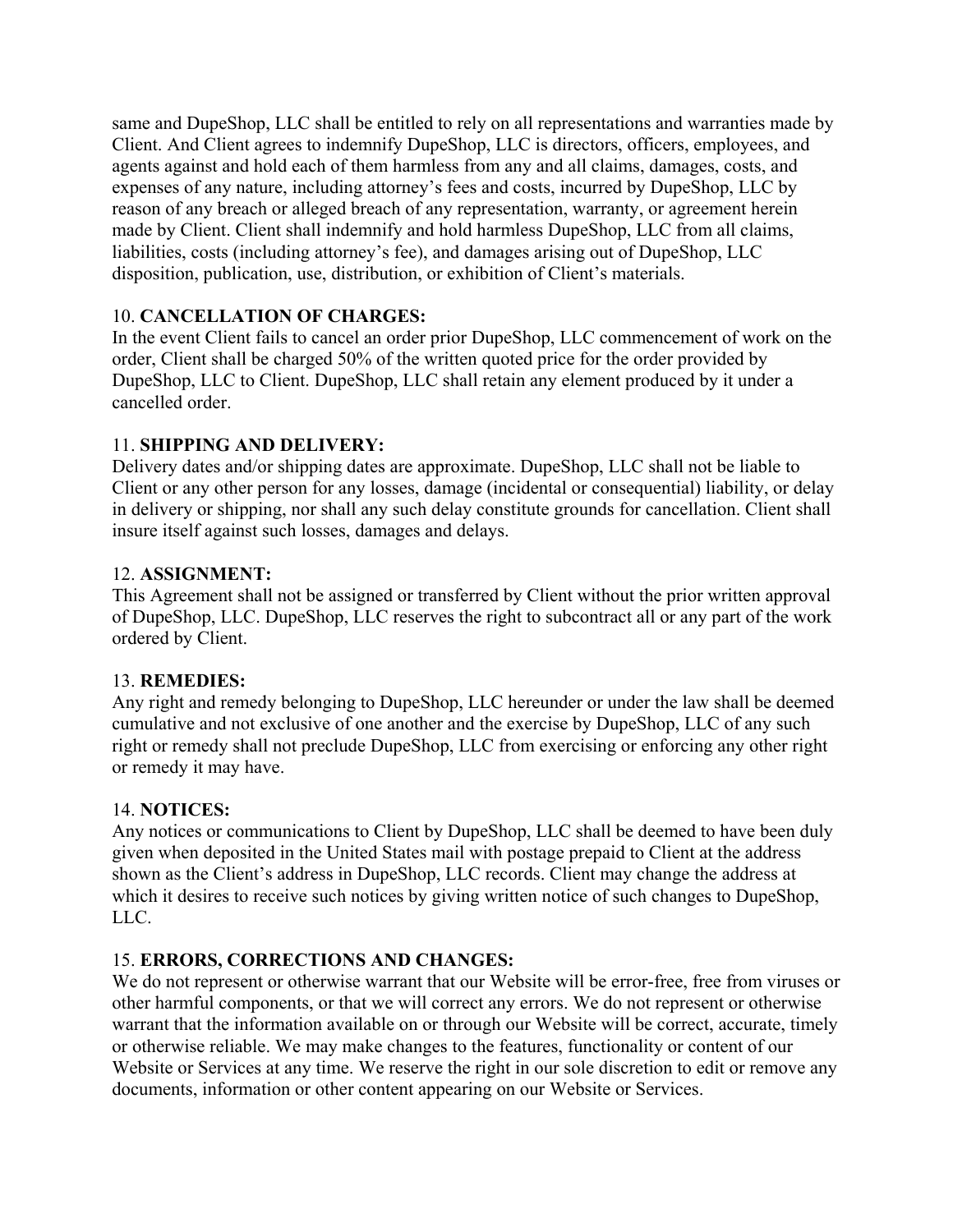#### 16. **CLIENT'S DEFAULT:**

Upon Client's failure to pay DupeShop, LLC any amount when due, DupeShop, LLC shall have all rights and remedies available to it at law or equity arising from its performance of services for Client and its possession of, lien on, and security interest in Client's master tape(s) and any other materials either provided by or ordered by Client.

#### 17. **ARBITRATION:**

Any legal controversy or legal claim arising out of or relating to this Agreement and/or our Service, excluding legal action taken by us to collect or recover damages for, or obtain any injunction relating to, website operations, intellectual property, and our Service, shall be settled solely by binding arbitration in accordance with the commercial arbitration rules of the American Arbitration Association. Any such controversy or claim shall be arbitrated on an individual basis, and shall not be consolidated in any arbitration with any claim or controversy of any other party. The arbitration shall be conducted in Minneapolis, Minnesota, and judgment on the arbitration award may be entered into any court having jurisdiction thereof. Either you or us may seek any interim or preliminary relief from a court of competent jurisdiction in Minneapolis, Minnesota necessary to protect the rights or property of you and us pending the completion of arbitration. Each party shall bear one-half of the arbitration fees and costs.

#### 18. **GENERAL TERMS:**

This Agreement shall be treated as though it were executed and performed in Minneapolis, Minnesota and shall be governed by and construed in accordance with the laws of the State of Minnesota without regard to conflict of law principles. In addition, you agree to submit to the personal jurisdiction and venue of such courts. Any cause of action by you with respect to our Website or Service must be instituted within one (1) year after the cause of action arose or be forever waived and barred. Should any part of this Agreement be held invalid or unenforceable, that portion shall be construed consistent with applicable law and the remaining portions shall remain in full force and effect. To the extent that any Content is in conflict or inconsistent with this Agreement, this Agreement shall take precedence. Our failure to enforce any provision of this Agreement shall not be deemed a waiver of such provision nor of the right to enforce such provision. Our rights under this Agreement shall survive any termination of this Agreement.

DupeShop LLC converts various media into digital formats. This service is only available for conversion of media you are authorized or legally permitted to change in format. The resulting converted digital files can be used, copied, shared, or distributed only within the terms of current 'fair use' copyright laws. DupeShop LLC will not encode discs, unless they contain properly copyrighted material and have been legally obtained by the client. Media containing copy protection devices will not be converted, yet they will still count towards the purchase quantity.

The condition of the original media impacts DupeShop LLC ability to successfully convert to digital files. If heavily scratched or damaged media cannot be converted or only partially converted, they will still count towards the purchase quantity. DupeShop LLC is not responsible for the content of the online databases used for ID tagging of digital-music files.